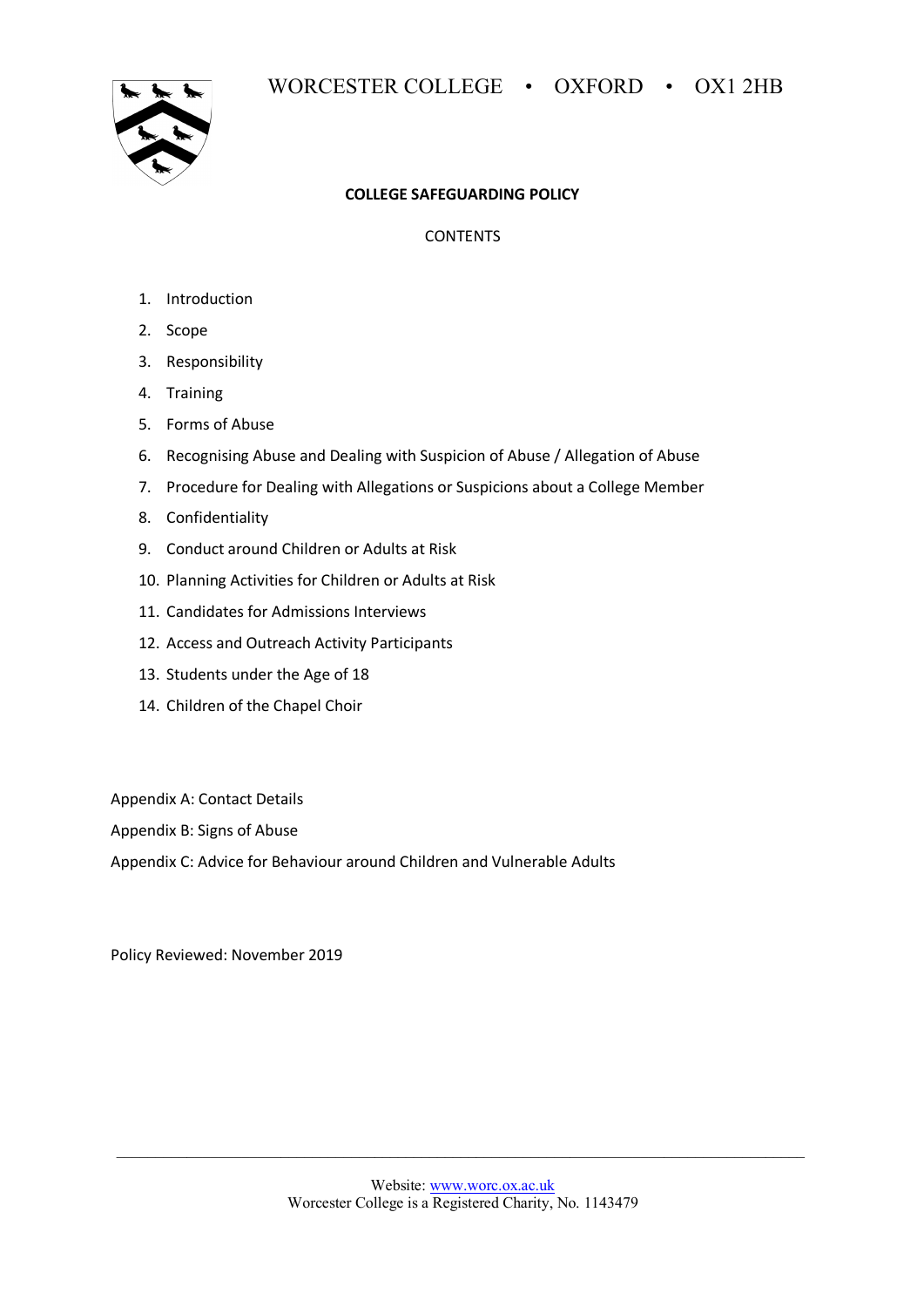### **1. Introduction**

- 1.1.Worcester College is committed to safeguarding and promoting the health, safety and welfare of its members and visitors. The College recognises that children and / or adults at risk will enter College premises or interact with College members in a number of circumstances.
- 1.2.The College regards the welfare of children and vulnerable adults as paramount and aims to safeguard their well-being, in particular by taking steps to protect them from abuse of any kind.
- 1.3.This policy should be read in conjunction with the University of Oxford's *Safeguarding Code of Practice* (2015), a copy of which is available here: http://www.admin.ox.ac.uk/personnel/cops/safeguarding/safeguardingcop/
- 1.4. Section 14 pertains to the children who enter the College as a result of their association with the Chapel Choir. The choristers of the Chapel Choir are pupils of Christ Church Cathedral School, and the College's interactions with them remain subject to the school's safeguarding procedures (and reporting mechanisms) at all times. As such, Section 14 of this policy should also be read in conjunction with the *Safeguarding (Child Protection) Policy of Christ Church Cathedral School* (2019), which can be found on the school's website: http://www.cccs.org.uk/about/school-policies-reports/

### **2. Scope**

2.1 For the purposes of this policy, 'child' or 'children' refers to a person or persons under the age of 18 (as defined in the *Children Act* 2004). The policy should at all times be applied in an age-appropriate way, with regard to the fact that those under the age of 16 and the primary school aged children referred to under Section 14 will need particular care.

2.2. For the purposes of this policy, an 'adult at risk' refers to the Department of Health definition. This refers to "those who are or may be in need of community care services by reason of mental or other disability, age or illness; and who is or may be unable to take care of him or herself, or unable to protect him or herself against significant harm or exploitation".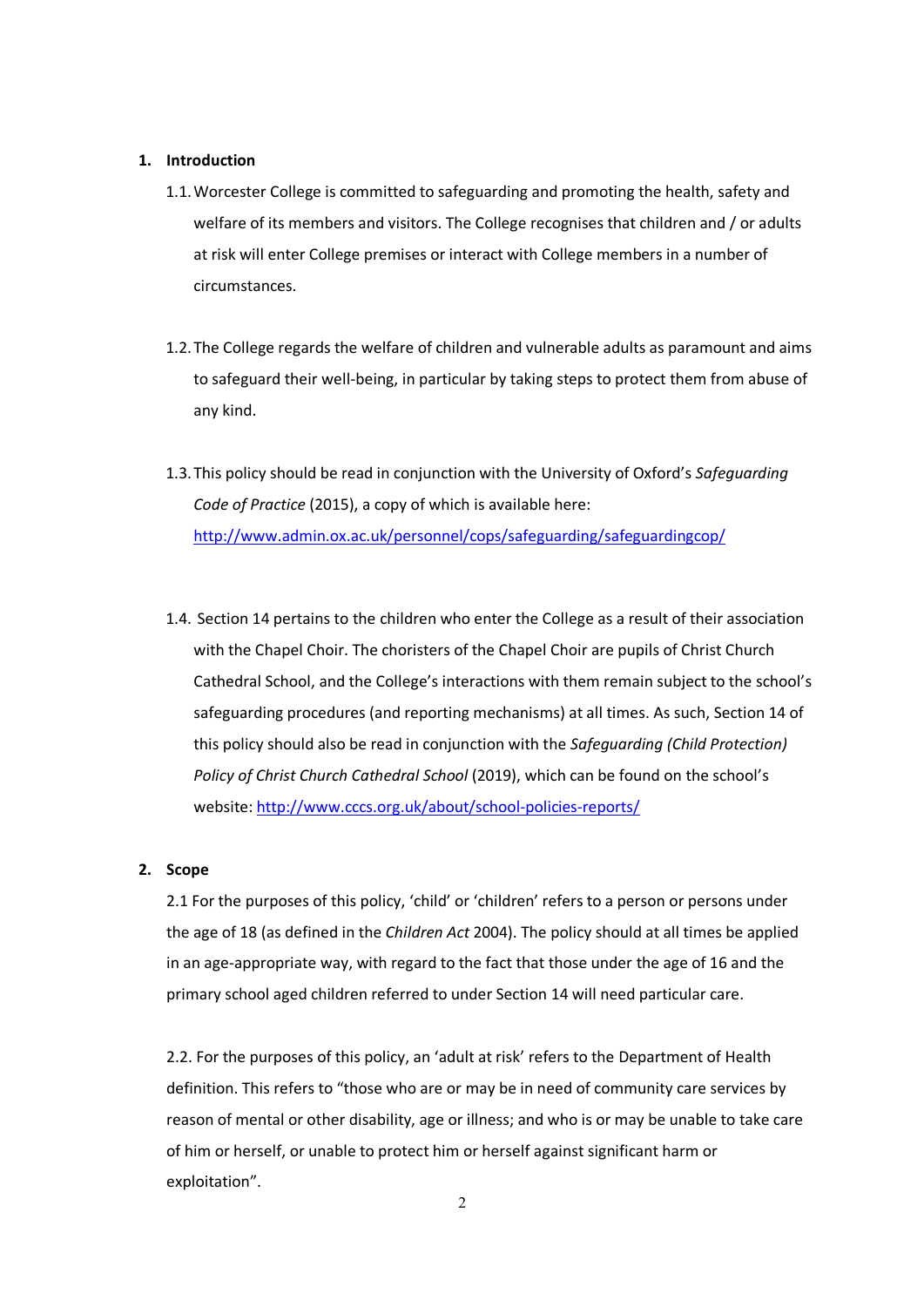2.3. For the purposes of this policy, a 'College Member' is anyone at Worcester College working with children, whether fellow, employee, student or volunteer.

2.4. This policy applies to all activities children or adults at risk and to all College Members.

2.5. The College recognises that it has a legal duty to safeguard the welfare of children who come onto its premises or come into contact with its members under the *Children Acts* 1989 and 2004, and the *Health and Safety at Work* Act 1974.

2.6. Where a College Member occupies a position of trust with regard to children or adults at risk, an improper relationship with a child or adult at risk constitutes an abuse of trust under the Sexual Offences Act 2003.

2.7. The College has certain powers, under the Rehabilitation of Offenders Act 1972 to enquire as to the criminal record history of College Members in order to assess any risk to children.

2.8. This policy has been drawn up with due regard to the Child Protection procedures of the Oxford County Council's Children's Services Division of the Learning and Culture Department, made available through the Oxfordshire Safeguarding Children Board (OSCB), and to the guidance document *Working Together to Safeguard Children* (2018).

### **3. Responsibilities**

3.1 The College's Designated Safeguarding Lead (DSL) is the Tinsley Outreach Fellow. The College's Designated Safeguarding Deputy (DSD) is the Academic Administrator. The Designated Safeguarding Officer (DSO) will depend on the specific event but will usually be the Admissions and Access Officer (for outreach activity or admissions-related events) or the Chaplain (for activity involving the Chapel choir). Contact details can be found in Appendix A of this policy, or in the Safeguarding file, which is available in the Academic Office.

3.2 The staff named in 3.1 are required to undertake a DBS Disclosure relevant to their role.

3.3 The Designated Safeguarding Lead is responsible for:

• Implementing and promoting this Policy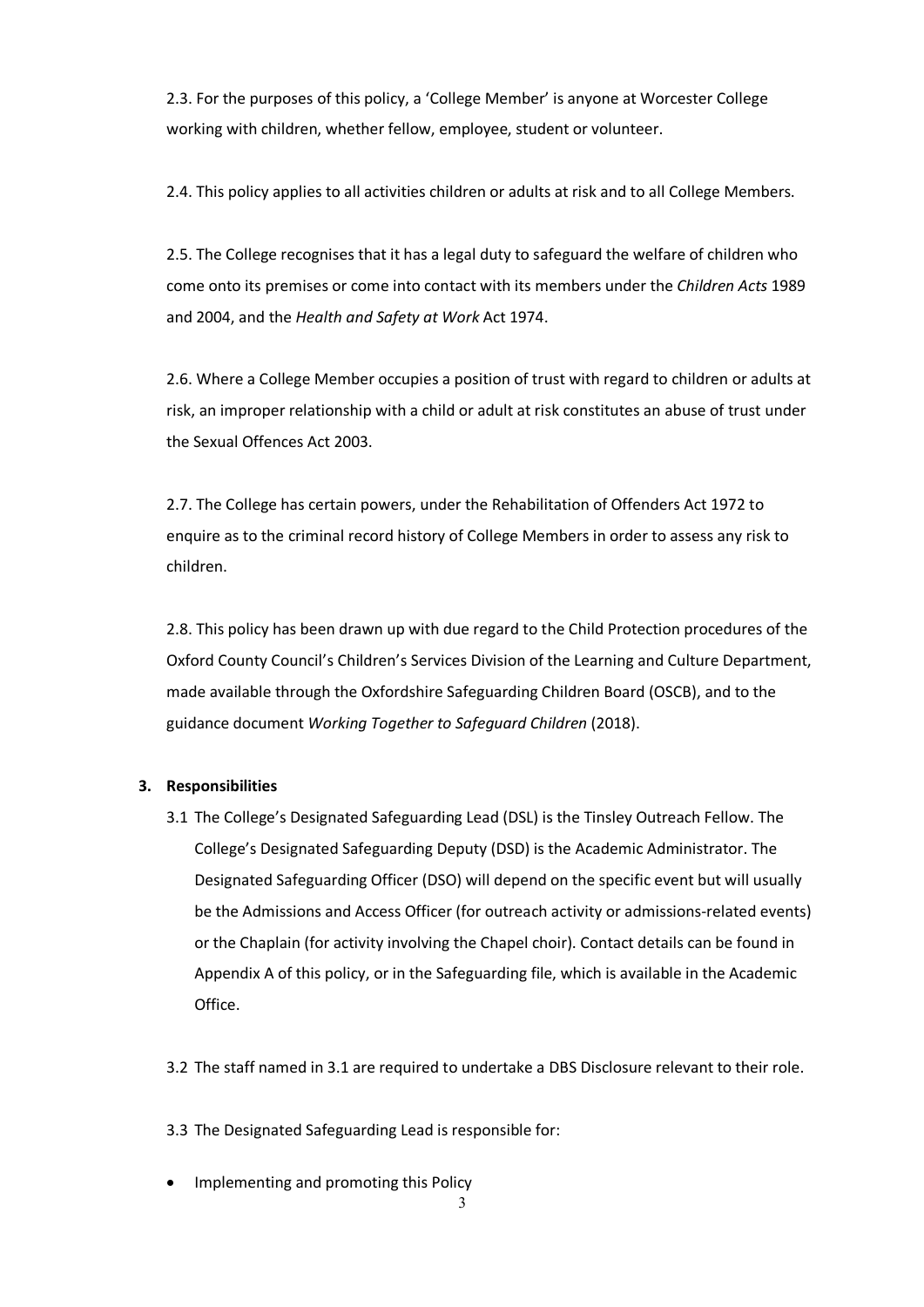- Ensuring that the Policy is monitored and reviewed in accordance with changes in legislation and guidance on the protection of children and adults at risk
- Acting as the main contact within the College for the protection of children and adults at risk
- Ensuring that the appropriate College Members are provided with information, advice and training on the protection of children and adults at risk
- Establishing and maintaining contacts with the local Children's Social Care Services departments and Police
- Maintaining confidential records of reported child abuse cases and action taken.

3.4 The Designated Safeguarding Officers are responsible for:

- Implementing and Promoting this policy
- Acting as the main contact, for their designated activities, for the protection of children or adults at risk
- Ensuring the appropriate College Members assisting with any designated activity are provided with information, advice and training where required
- Ensuring that confidential records of reported abuse cases are reported to the DSL or (in their absence) the DSD
- Ensuring adequate ratios of child supervision at all times in accordance with the NSPCC guidelines, which can be found on their website: https://learning.nspcc.org.uk/researchresources/briefings/recommended-adult-child-ratios-working-with-children/
- For the DSO overseeing the safeguarding of the Chapel choristers: collaborating with the staff of Christ Church Cathedral School and ensuring compliance with the Christ Church Cathedral School's safeguarding policies
- Ensuring a suitable and safe environment is provided for the children within the College
- 3.5 Where a role requires College Members to have unsupervised contact with, to regularly care for, to train, supervise or otherwise be in sole charge of children, the College will require satisfactory completion of a DBS Disclosure at the appropriate level.
- 3.6 College Members who are responsible for the care of the Chapel choristers may also be required to complete a DBS Disclosure at the appropriate level administered by Christ Church Cathedral School.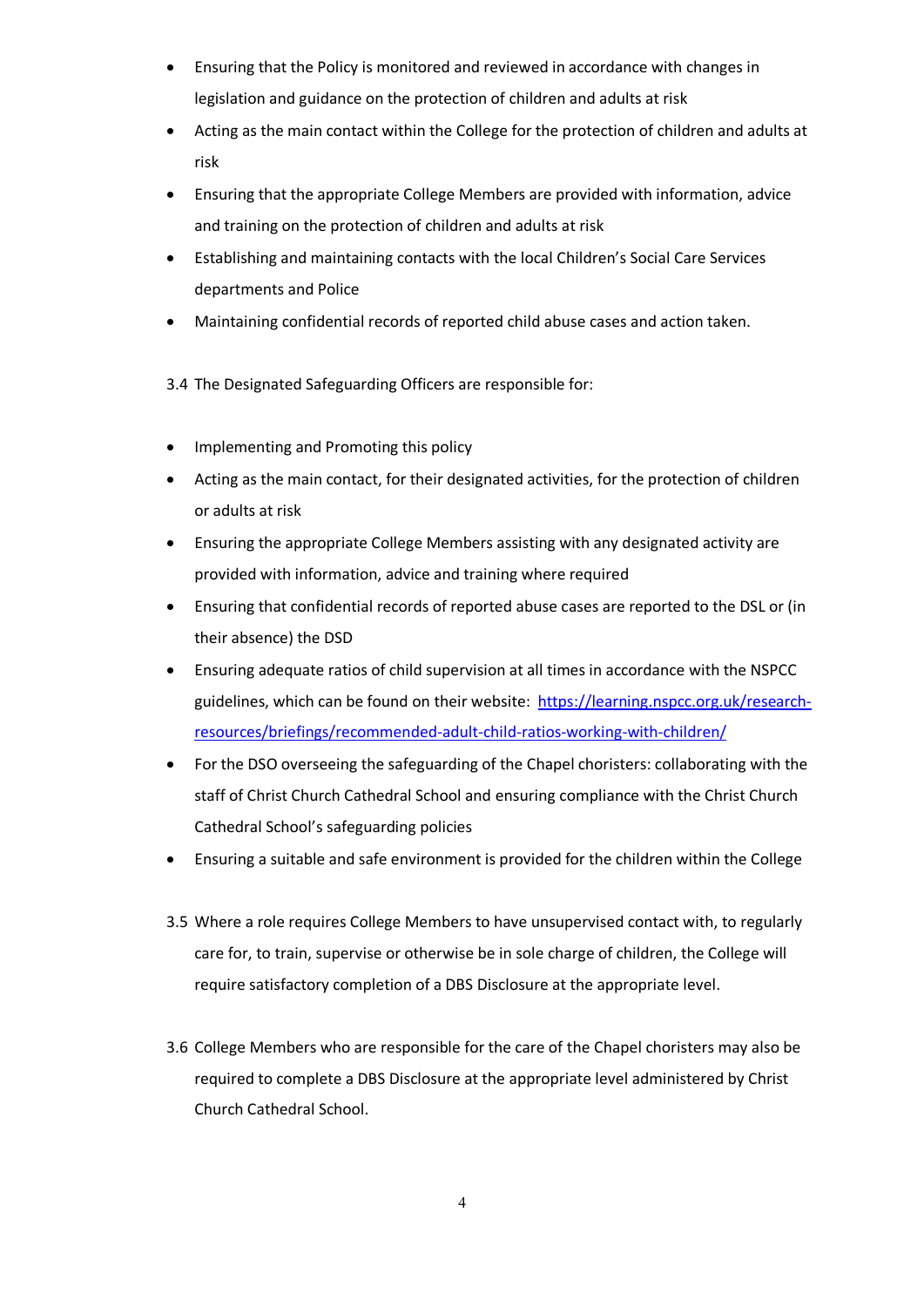- 3.7 All College Members involved with designated activities are expected to comply fully with the guidance and procedures set out in this policy. The DSOs will ensure that members are fully briefed / trained (as appropriate) on the implications of this policy.
- 3.8 The Governing Body is responsible for undertaking an annual review both of College Safeguarding Policy and Procedures, and of the efficiency with which the related duties have been discharged.

# **4. Training**

4.1 Any member of College whose duties involve interaction with children must complete the on-line training provided by the Oxford Safeguarding Children Board (http://www.oscb.org.uk/training), 'An Introduction to Safeguarding Children', together with any additional training identified by ongoing risk assessment processes.

4.2. Anyone holding the role of Designated Safeguarding Officer, and anyone whose role regularly involves the supervision of children (e.g. Director of Music, Organ Scholars) should normally be expected to undertake the 'Generalist Safeguarding' training, provided by the Oxford Safeguarding Children Board.

4.3 All adult members of the Chapel Choir, and College Members assisting with residential outreach activity will be required to attend a mandatory Safeguarding briefing outlining appropriate behaviour.

4.4 Training will be recorded in the Safeguarding folder. The DSL / DSD will monitor training requirements.

### **5. Forms of Abuse**

5.1 The UK Government guidance document Working Together to Safeguard Children (2015) defines four types of child abuse:

- Physical: Physical injury or hurting.
- Emotional: Persistent emotional maltreatment which results in severe or persistent adverse effects. Emotional abuse is often present in other categories of abuse, though it may occur independently.
- Sexual: Forcing or enticing a child to take part in sexual activities. These activities may involve physical contact, including assault by penetration or non-penetrative acts. They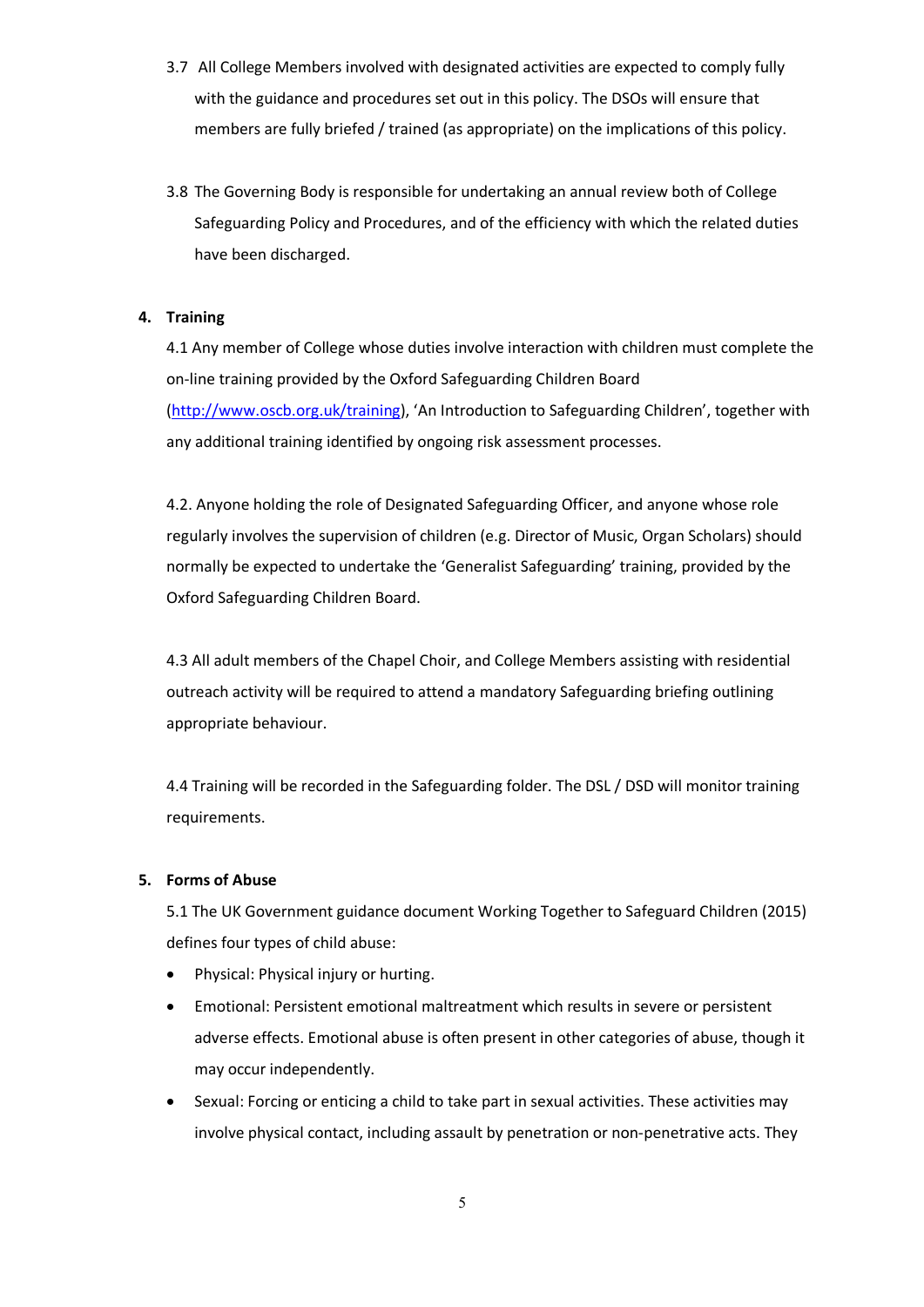may also include non-contact activities such as looking at, or the production of, pornographic material.

• Neglect: The persistent failure to meet a child's basic needs, likely to result in the serious impairment of a child's health or development. Neglect can include failure to provide the following: adequate food, clothing and shelter, protection from physical or emotional harm or danger, adequate supervision, access to appropriate care or medical treatment.

5.2 This list is not exhaustive. Abuse can take a variety of forms. The Oxfordshire Safeguarding Adults Board also refers to: domestic abuse, financial abuse, modern slavery, organisational abuse, radicalisation and extremism, or self-neglect.

### **6. Recognising Abuse and Dealing with Suspicion of Abuse / Allegations of Abuse**

6.1 The abuse of children can and does occur both within an individual's family and in institutional or community settings. A list of possible signs of abuse is set out in Appendix B.

6.2 It is the responsibility of **all College Members** to act on concerns in order to safeguard the welfare of a child or adult at risk.

6.3 College Members should address concerns to the DSO responsible, in the first instance. If those concerns relate to the DSO, College Members are expected to discuss the matter with the DSL / DSD or to contact the Oxfordshire Social Services Department directly (contact details are provided at the end of this document). If a College Member feels that the DSO or DSL has not responded appropriately, they should contact Oxfordshire Social Services Department without delay.

6.4 Every attempt should be made to maintain confidentiality. Suspicions or allegations of abuse must not be discussed with anyone else other than those named in 3.1.

6.5 It is the responsibility of the DSO and DSL / DSD to act on behalf of the College in dealing with allegations or suspicions of abuse. It is the task of Social Services and not of the College to investigate the matter under Section 47 of the *Children Act* 1989. Under no circumstances should a College Member conduct their own investigation into suspicions or allegations of abuse, and they should not question persons closely as to do so may distort any investigation that may subsequently be carried out by the police or Social Services.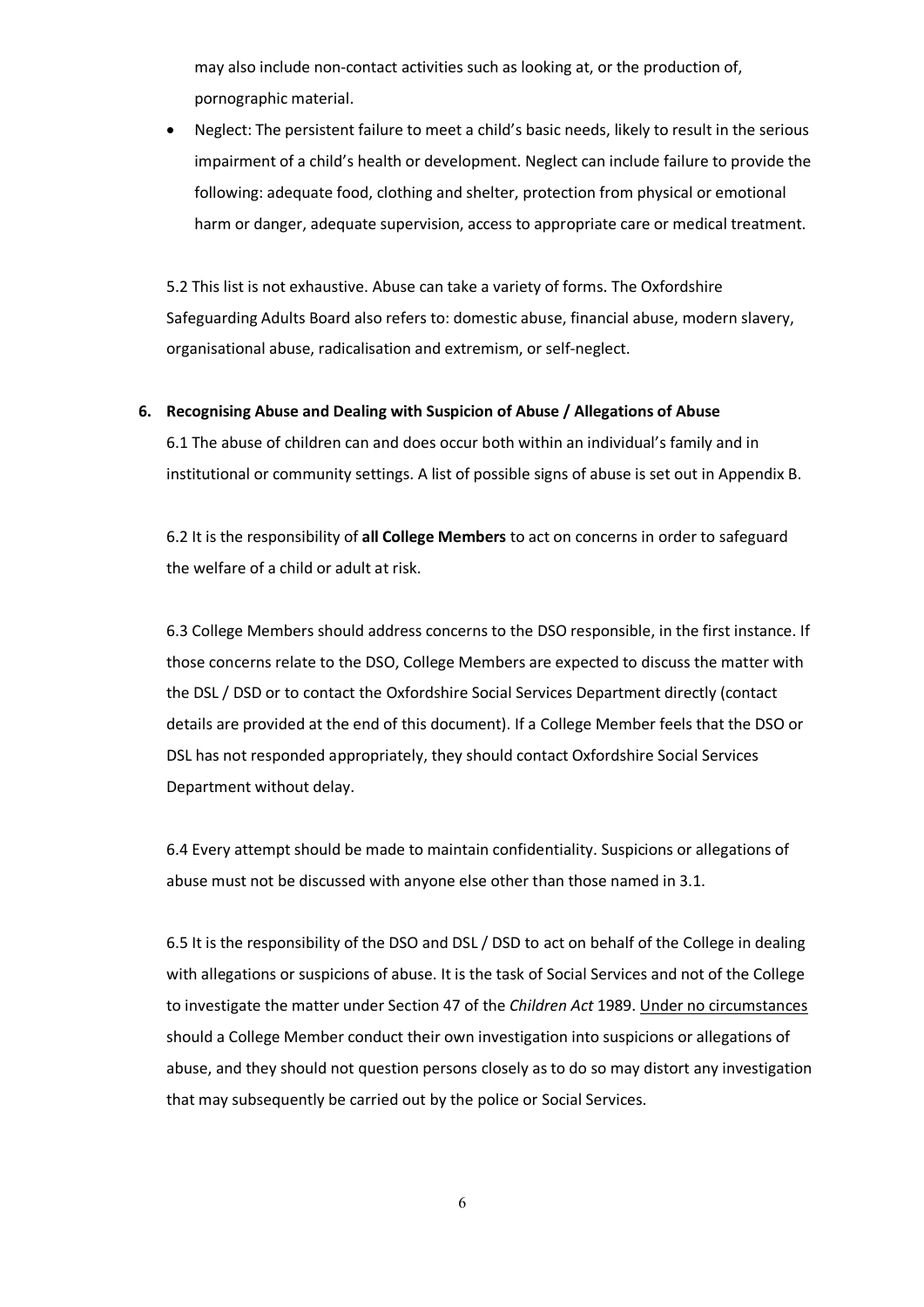6.5 If a child or adult at risk discloses abuse, or speaks or acts in such a way that abuse is suspected, the person receiving this information should:

- react in a calm but concerned way
- listen carefully to clarify concerns
- offer age-appropriate reassurance that the child will be kept safe
- explain that confidentiality cannot be promised and that the information will need to be shared
- keep questions to an absolute minimum (using them only to clarify what a child or adult at risk has said) and avoid leading questions
- explain to the child or adult at risk (in an age-appropriate way) what will happen next and who the information will be shared with
- report the conversation **immediately** to the DSO / DSL / DSD
- if the child or adult at risk is in danger, contact the Multi-Agency Safeguarding Hub (MASH) and follow their instructions to ensure the individual's immediate safety (see Appendix A for contact details)
- make a record of the conversation (see template in Safeguarding file)

6.6 The record made of the conversation must include where possible:

- the nature of the allegation or concern

- the child or adult at risk's account of what has occurred, including any times, dates or places mentioned, and any other information that may subsequently be of use - a description of any visible physical injury (clothing should **not** be removed to inspect a child at risk)

- if an opinion is expressed, this must be clearly indicated

6.7 This record may later be used in a criminal trial so it is vital that what the child or adult at risk discloses is recorded as accurately as possible. The record must be drafted in the child or adult at risk's own words and should not include the assumptions or opinions of others.

6.8 Any concern should be reported **immediately** to the DSO / DSL / DSD who will take the appropriate action. If the concern arises outside of normal office hours (evenings and weekends) contact should be made with the Social Services Emergency Duty Team (0800 833408). Advice can also be sought from the NSPCC 24 hour helpline on 0800 800 5000 or from the Police Child Protection Team on 01865 335199. **In an emergency, dial 999.**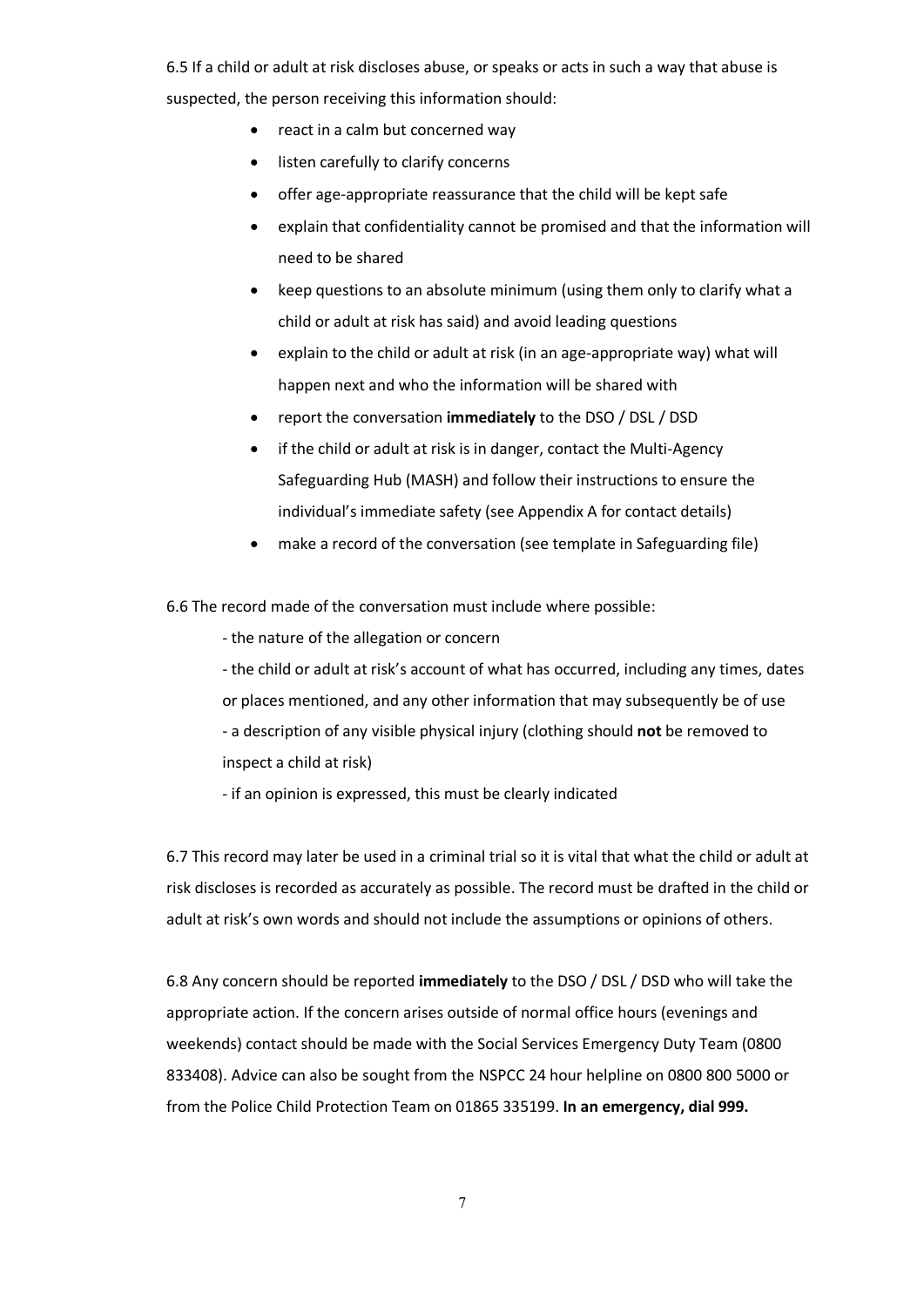6.9 The College recognises that a College Member may need support after receiving a disclosure from a child, and appropriate support will be offered by the College.

6.10 All College Members (including those with obligations to particular codes of conduct / professional ethics that may be thought to constrain their actions) are required to report or act on any disclosures or allegations of abuse that involve a College Member and that have taken place at the College or on College business. These will be reported to Oxfordshire Social Services, and if necessary to the police.

# **7. Procedure for dealing with allegations or suspicions about a College Member**

- 7.1. It can be difficult to accept that a colleague may deliberately harm a child or adult at risk. When a concern arises, there are three processes that may need to take place:
	- a child protection investigation (in the case of children)
	- a criminal investigation
	- action by the College / University to discipline or remover the member.

7.2 Any suspicions or allegations should be addressed to the Safeguarding team (DSO / DSD / DSL). Contact details are provided in Appendix A.

### **8. Confidentiality**

- 8.1.The College has an obligation to respect the privacy and confidentiality of all individuals. It is not, however, possible to ensure confidentiality in circumstances of alleged abuse. The College owes a duty of care to its students or visitors that overrides the requirement to keep information confidential. Anyone making a disclosure of abuse or an allegation should be assured that:
	- o Information will only be shared on a 'need to know' basis to ensure that the proper action is taken
	- o the College will take steps to protect the informant from any retaliation or unnecessary stress after a disclosure of alleged abuse has been made.

8.2 In some circumstances, it will be necessary for a Designated Safeguarding Officer or other College Member to share information with third parties such as the local authority, the police, Christ Church Cathedral School, or the child's parents or guardians.

### 9. **Conduct around Children**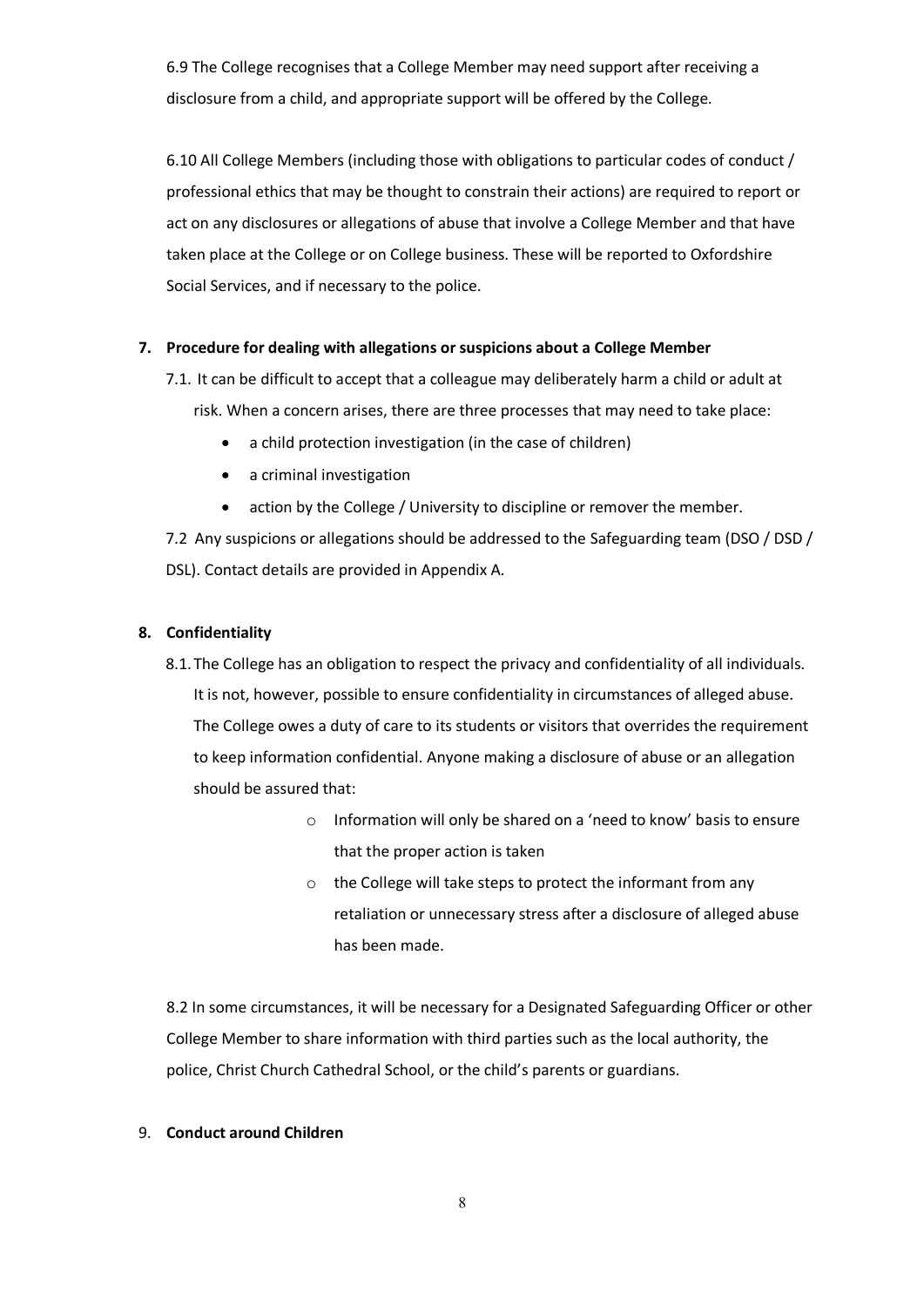- 9.1.Inappropriate behaviour can occur via the telephone, internet and email as well as during direct interaction with children or adults at risk.
- 9.2.College Members should adhere at all times to the advice listed in *Appendix C*.
- 9.3.The *Sexual Offences Act* 2003 provides that intimate contact between an adult and a child, where the adult is in a 'position of trust' with respect to the child is a criminal offence. Those in a 'position of trust' include those who have regular unsupervised contact with a child.
- 9.4. It may be necessary for College Members to take photographs or make videos of children for educational research, teaching purposes, or publication. Where images are stored in a way that makes the data subject identifiable, or where the images are published either online or in print, written consent should be obtained before the images are created. If the subject of the photograph is under 16 years old, written consent will be sought from a parent / guardian before an image is made. Since the children of the Chapel Choir are usually under the age of 16, the normal procedure for these children will be to seek parental consent for all images made and / or published. Whenever an image of a child is published, the subject should, as far as is practicable, be unidentifiable.

### **10. Planning Activities for Children / Adults at Risk**

10.1 Any College Member who has responsibility for organising an activity involving children and / or adults at risk must nominate an appropriate individual to act as the DSO for the activity. The DSL / DSD and other relevant parties (e.g. other staff members, porters) should be informed who the DSO for a particular event or activity is.

# 10.2 Activities should

- be designed so that appropriate training and supervision is available to those working with children or adults at risk
- minimise occasions on which members of the University work alone or otherwise in an unsupervised way with children or adults at risk
- be appropriately risk-assessed.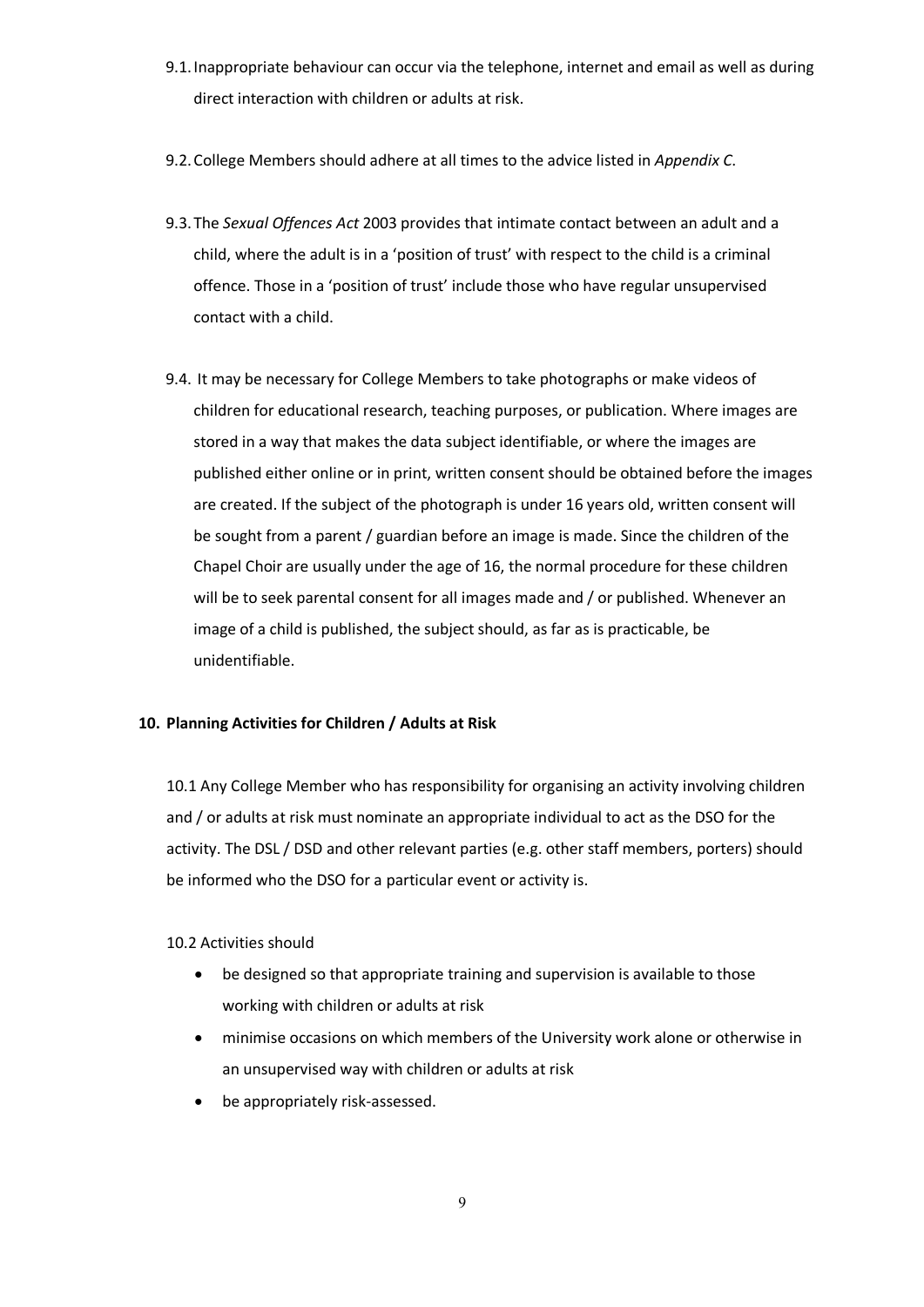10.3 Every activity that involves children should be risk assessed, and the assessment should consider how the risks identified can be minimized. It should outline the local processes for reporting concerns, as well as paying due attention to relevant Health and Safety considerations. Risk assessments should be checked by the DSL / DSD and a copy filed with the DSL before the activity is undertaken. The risk assessment for any activity involving children or adults at risk must nominate one individual to act as the key contact point to deal with any actions taken to minimize risk. This person – the nominated safeguarding contact – is responsible for ensuring that concerns and allegations are escalated to the DSO.

10.4 Copies of the completed risk assessments should be made available to all staff or College Members involved in the activity.

10.5 It is expected that for any activity during which the choristers of the Chapel choir are accompanied by a member of Christ Church Cathedral School, the school will complete its own risk assessment and take its own steps to safeguard the children in accordance with local education authority guidelines. Such a risk assessment will be in addition to the College's own process of assessing risk.

10.6 It is expected that for visits by schools where members of staff of that school are in attendance, the school will complete its own risk assessment and take its own steps to safeguard the children in accordance with local authority guidelines. Such measures will be in addition to the College's own process of assessing risk.

10.7 Any pre-employment or pre-activity checks should be carried out in accordance with the University's guidance published at: http://www.admin.ox.ac.uk/personnel/recruit/preempcheck/

10.8 Children participating in a College activity must, as part of their induction to the activity, be given clear information about how and to whom they can report concerns about any member of the College with whom they will be interacting. Information regarding the DSL / DSD / DSOs must be clearly available on the College website.

### **11. Candidates for Admissions Interviews**

11.1 Candidates for admission to Worcester are invited to stay at the College for a period of days during the interview selection process. The College recognises that it is likely that most candidates will be under the age of 18.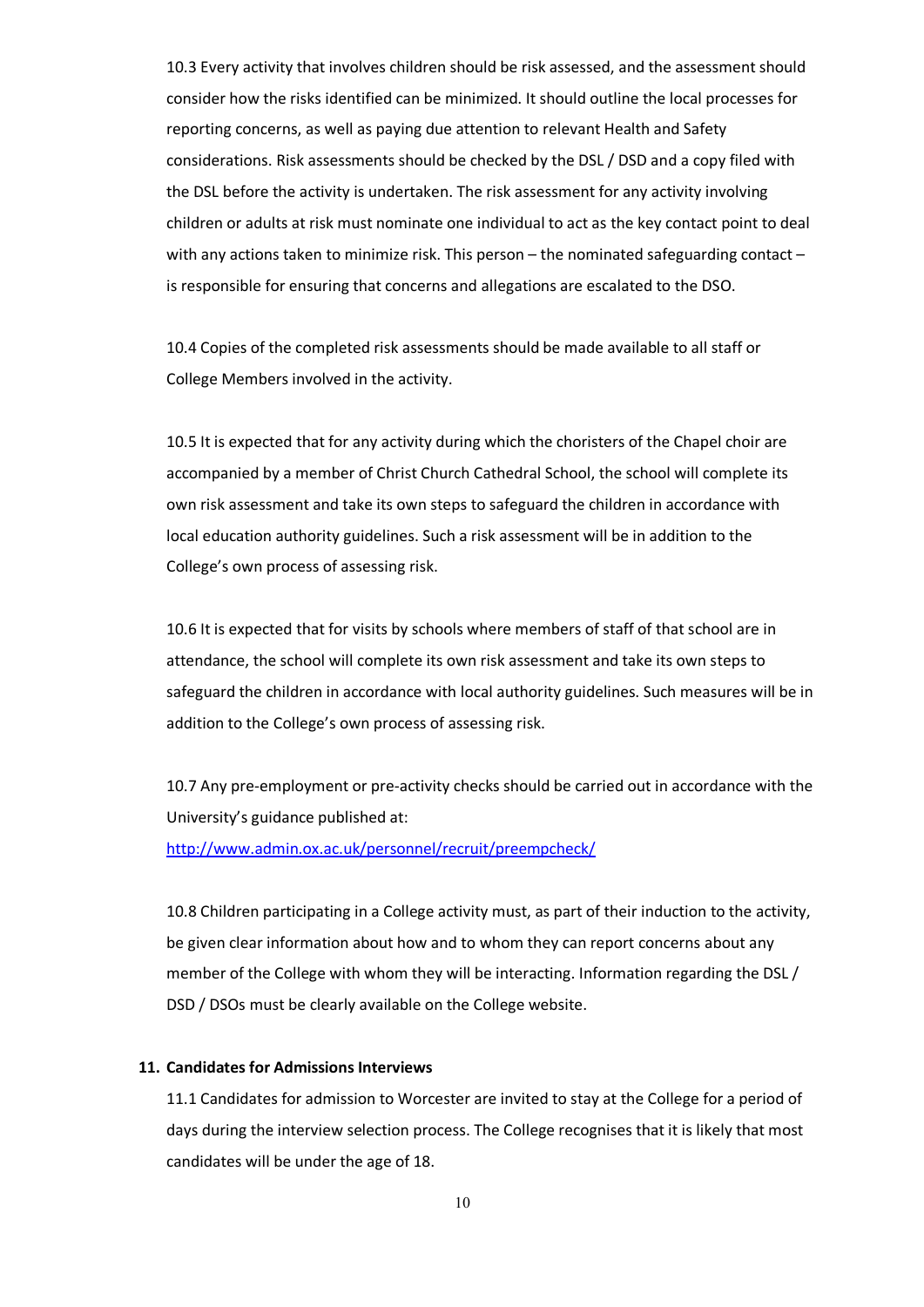11.2 The College has established risk assessments and procedures for the interview process, designed to ensure safeguarding of candidates whilst also fulfilling selection requirements, including the requirements that:

- All student helpers are appropriately trained and given specific information about how to respond to concerns of neglect or abuse
- Junior Deans are trained and DBS checked to respond to welfare issues
- Heads of departments are briefed regarding processes during this period
- Any other members of College who may be alone with candidates for significant time are DBS checked (e.g. Nurse, Student Welfare Officer, Dean)
- The College bar is closed during the interview period
- Interviews always have two members of staff in attendance who have been trained by the University
- Candidates are briefed regarding expectations during their stay in College

### **12. Access and Outreach Activity Participants**

12.1 Throughout the year, children enter the College as part of the College's outreach activity, both for day and residential visits. The groups of children may or may not be accompanied by teachers from their schools.

12.2 When a group is accompanied by a teacher, in addition to the expectations set out in 10.6, it is expected that the teacher will retain responsibility for the safeguarding of the children, and for appropriate supervision, and will seek consent from parents and / or guardians for the visit according to local authority guidelines and / or individual school policies.

12.3 Where a group is not accompanied by a teacher, the DSO will ensure appropriate supervision, adequate briefing of College Members on safeguarding matters and a safe environment. The DSO will also keep an updated register of those taking part in the activity, as well as parental consent forms and contact details.

### **13. Students under the Age of 18**

13.1 The College may admit students who commence their studies before their 18<sup>th</sup> birthday. The College recognises that:

• anyone under 18, as a matter of law, is a child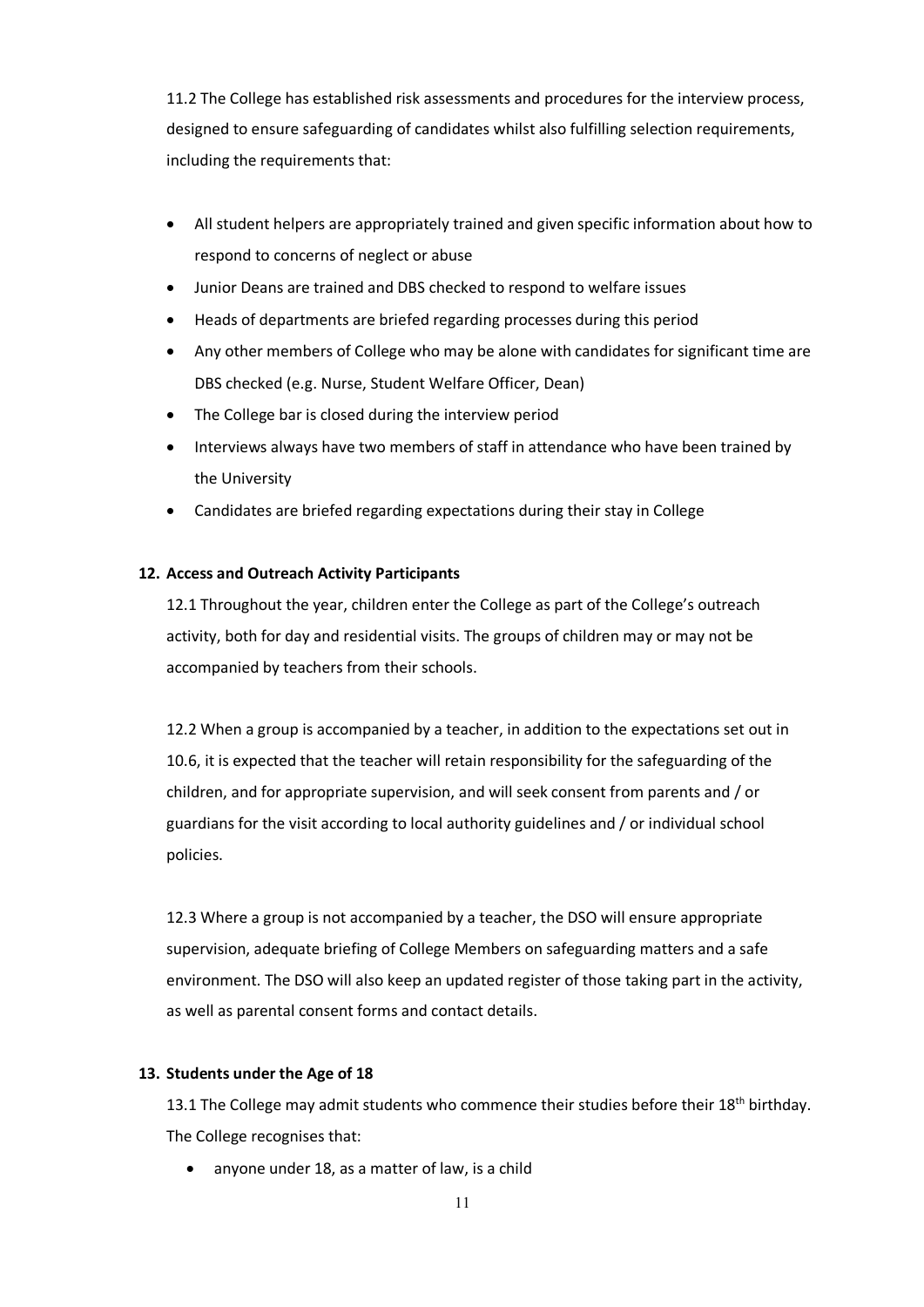- the college has special duties of care towards a child
- the College is not *in loco parentis*

13.2 The Admissions and Access Officer is responsible for ensuring that the DSl / DSD, Dean and relevant College tutors are informed of the admission of any students under the age of 18.

13.3 The Admissions and Access Officer is responsible for ensuring that the hall, bar and lodge have the names of any students under the age of 18.

13.4 The Admissions and Access Officer is responsible for gaining written agreement from parents and students under the age of 18 that they accept the provisions put in place.

### **14. Children of the Chapel Choir**

- 14.1. The Children of the Chapel Choir interact with College Members regularly, both on and off the College site. The College recognises that as these are particularly young children (of primary school age), they require particular care and attention.
- 14.2. The DSO liaises closely with Christ Church Cathedral School to ensure compliance with the school's safeguarding guidelines.
- 14.3. Organ Scholars regularly rehearse with the choristers on the site of Christ Church Cathedral School. At all times, when doing so, the Organ Scholars are subject to Christ Church Cathedral School's safeguarding policy.
- 14.4. Organ Scholars will be subject to DBS Disclosure checks prior to beginning their duties, and will undertake the OSCB's 'Generalist Safeguarding' course.
- 14.5. The choristers regularly walk from Christ Church Cathedral School to the College. This activity is carried out under the supervision of a member of staff from Christ Church Cathedral School, who is responsible for ensuring adequate safeguarding ratios for supervision of the children, as well as for all aspects of their safety while in transit to the College.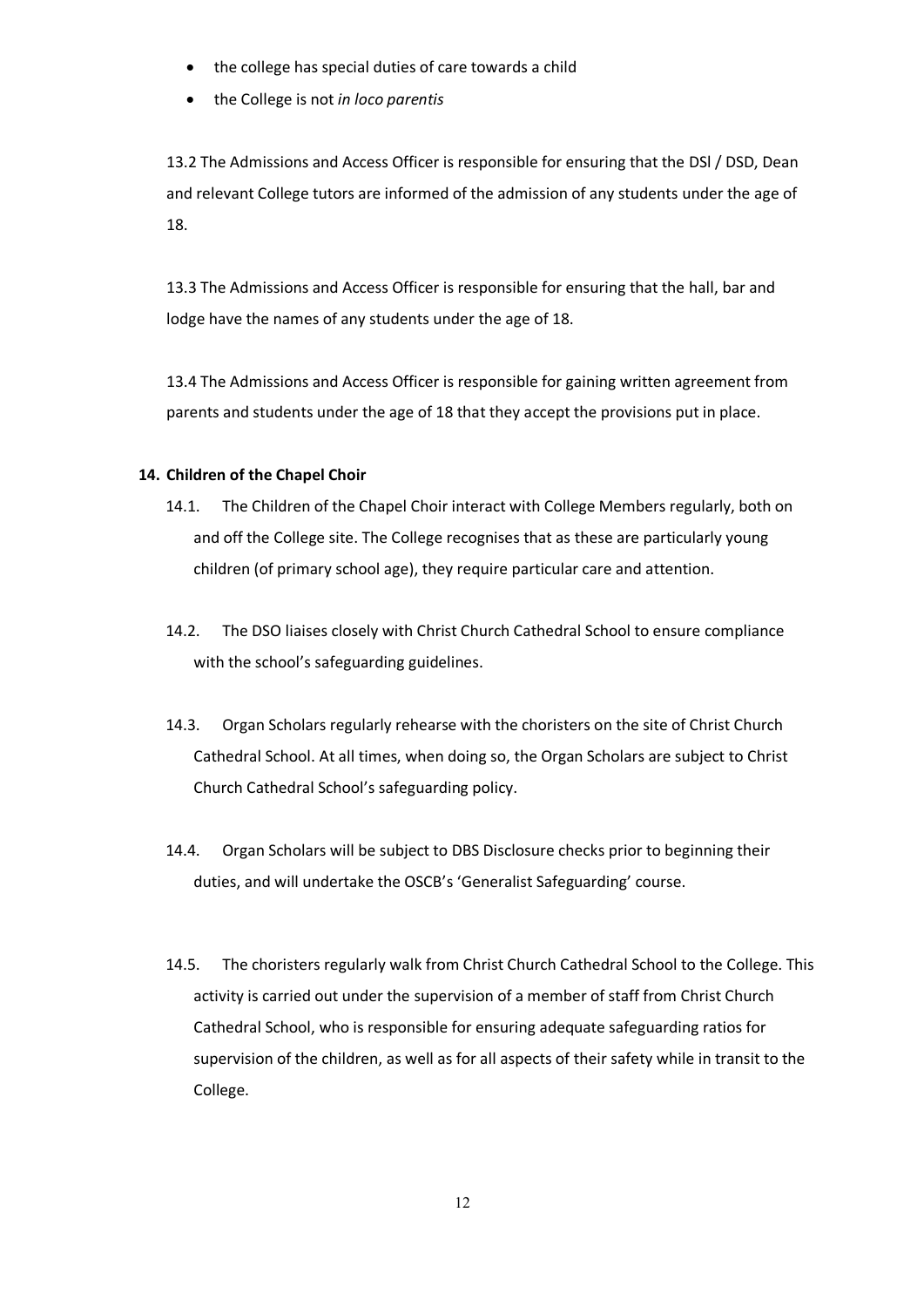- 14.6. If College Members are requested to accompany the member of staff from Christ Church Cathedral School, they do so under the direction of the school's member of staff at all times both ordinarily and if a problem should arise.
- 14.7. All College Members accompanying the choristers will carry with them working mobile phones and be in possession of the contact details of the Christ Church Cathedral School office, the Director of Chapel Music, the DSO and Worcester College Lodge.
- 14.8. The choristers sing in the College Chapel and attend rehearsals in College. The children's parents and / or guardians are normally expected to bring and collect them from rehearsals and services (unless they are being escorted to the College by Christ Church Cathedral School as outlined in 14.3). Attendance is taken at regular intervals, and as they arrive and leave the College site.
- 14.9. The children are appropriately supervised at all times while they are on the College site, and appropriate checks and training are provided to those providing this supervision.
- 14.10. All concerns relating to the children should be addressed immediately to the DSO, who will escalate them appropriately either by contacting emergency services, the Multi-Agency Safeguarding Hub, Social Services, the child's parents or legal guardians or the DSL / DSD. Where appropriate, the DSO may contact Christ Church Cathedral School. All concerns should be reported to the DSL who will maintain appropriate records. In an emergency, dial 999.
- 14.11. In the event that a child is not collected as expected by a nominated parent or guardian, the DSO should be notified immediately. The parents / guardians and Christ Church Cathedral School should be contacted, and the child should remain with the DSO in a public area of the College (e.g. the Porters' Lodge) until they are collected. Under no circumstances should a child be left unattended, or in the care of a member of staff who has not undergone adequate checks and training in the safeguarding of children.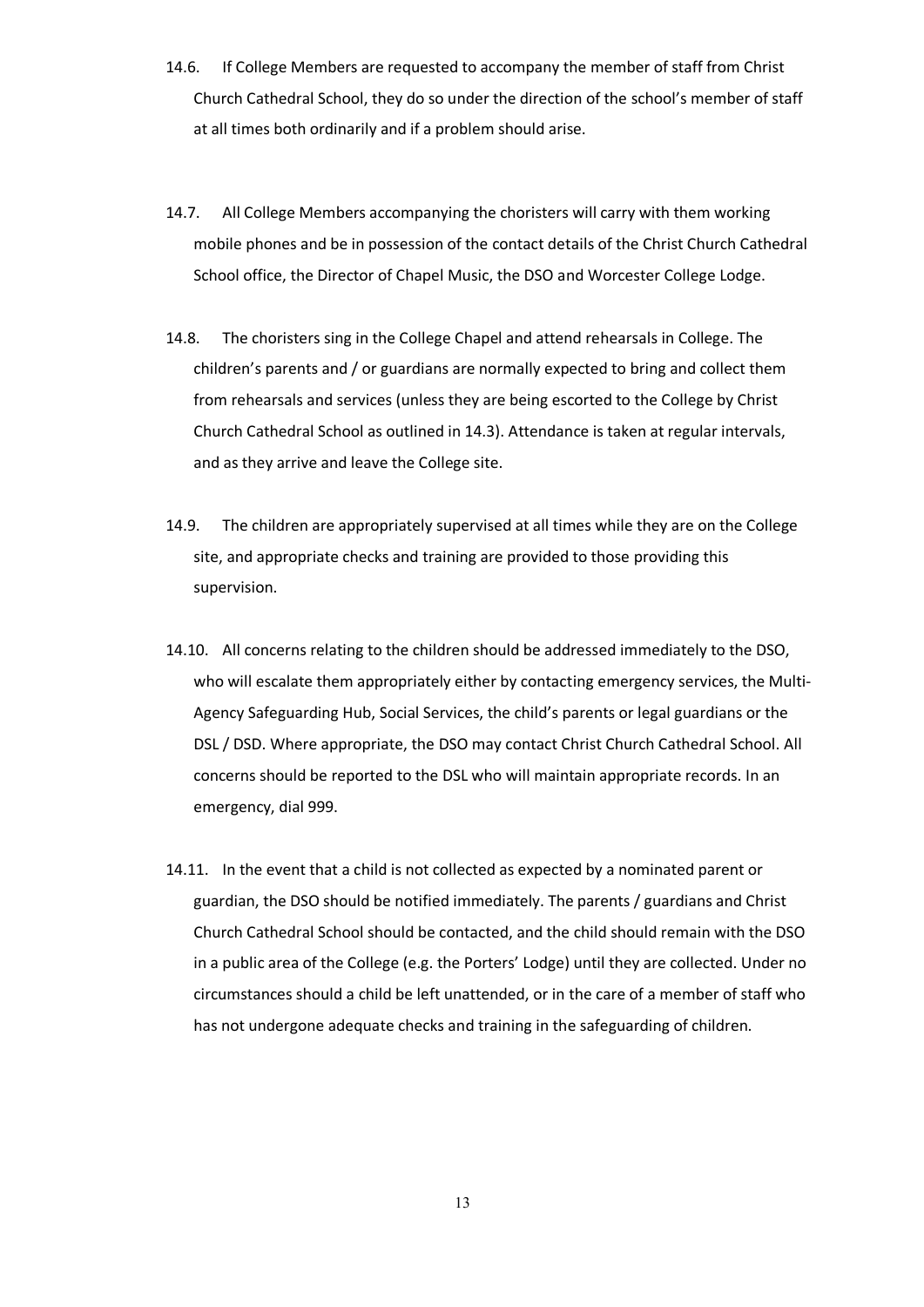### **APPENDIX A: Contact Details**

Designated Safeguarding Lead

Tinsley Outreach Fellow - 01865 278381

Designated Safeguarding Deputy

Academic Administrator - 01865 278342

Designated Safeguarding Officer The Chaplain - 01865278371

Worcester College Porters Lodge 01865 278300

Christ Church Cathedral School Office 01865 242561

Oxfordshire Multi-Agency Safeguarding Hub By email: mash-children@oxfordshire.gov.uk. By telephone: 0345 0507666

Oxfordshire Social Services Emergency Duty Team 0800 833408

Police Child Protection Team 01865 335199

In an emergency 999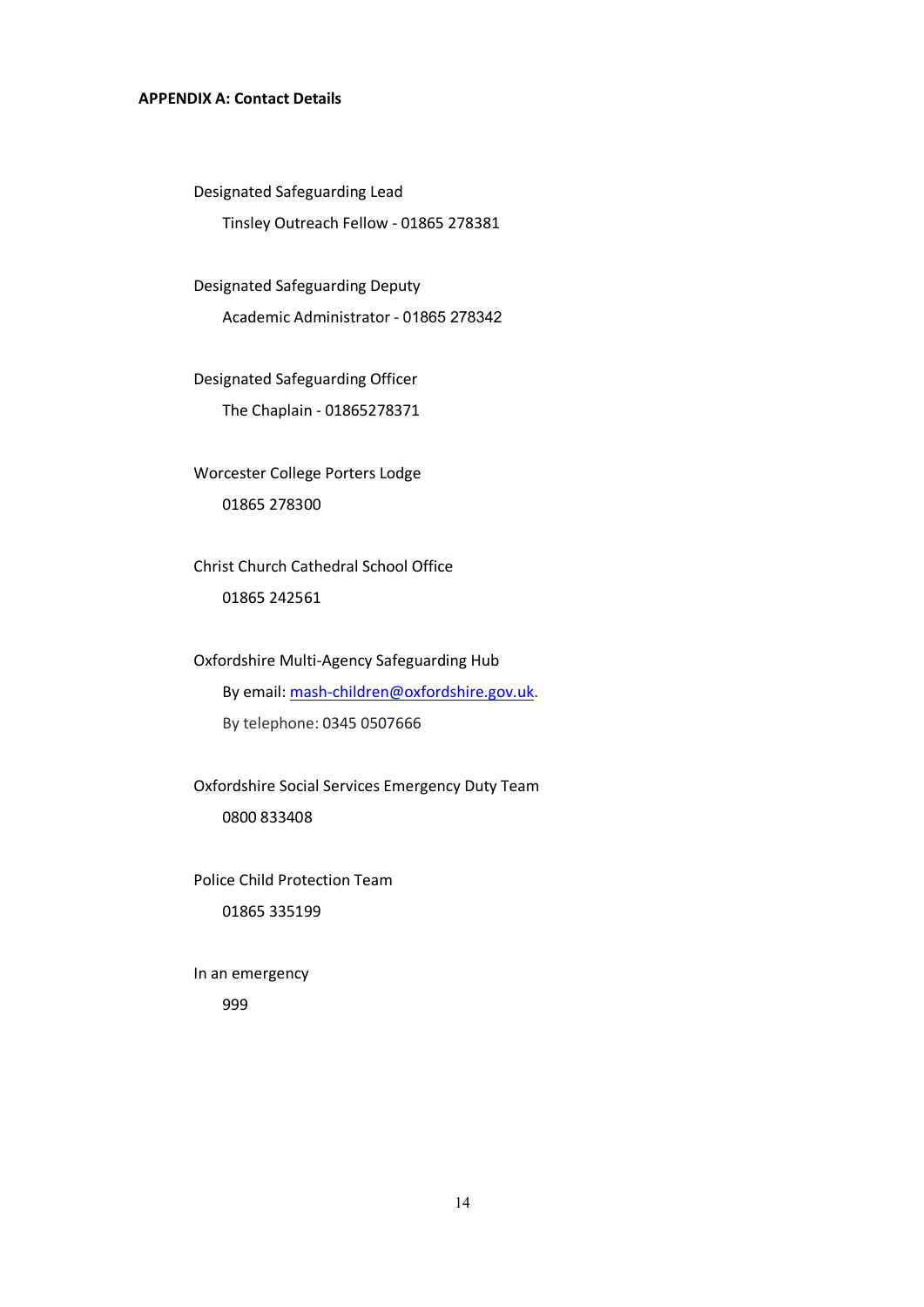This document is summarised from the NSPCC's 2018 'Signs of Abuse' Factsheet. The Factsheet in full can be read here: https://learning.nspcc.org.uk/media/1188/definitions-signs-child-abuse.pdf

#### **What is child abuse?**

Child abuse happens when a person – adult or child – harms a child. It can be physical, sexual or emotional but can also involve a lack of love, care and attention. Neglect can be just as damaging to a child as physical or emotional abuse.

Children may be abused by:

- family members
- friends
- people working or volunteering in organisational or community settings
- people they know
- or, much less commonly, by strangers.

Children suffering abuse often experience more than one type of abuse. The abuse usually happens over a period of time, rather than being a single, isolated incident. Increasingly, abuse can happen online.

#### **General signs of abuse**

Children who suffer abuse may be afraid to tell anybody about the abuse. They may struggle with feelings of guilt, shame or confusion – particularly if the abuser is a parent, caregiver or other close family member or friend. Many of the signs that a child is being abused are the same regardless of the type of abuse. Anyone working with children or young people needs to be vigilant to the signs listed below.

- regular flinching in response to sudden but harmless actions, for example someone raising a hand quickly

- showing an inexplicable fear of particular places or making excuses to avoid particular people

- knowledge of 'adult issues' for example alcohol, drugs and / or sexual behaviour which is inappropriate for their age or stage of development

- angry outbursts or behaving aggressively towards other children, adults, animals or toys

- becoming withdrawn or appearing anxious, clingy or depressed
- self-harming and thoughts about suicide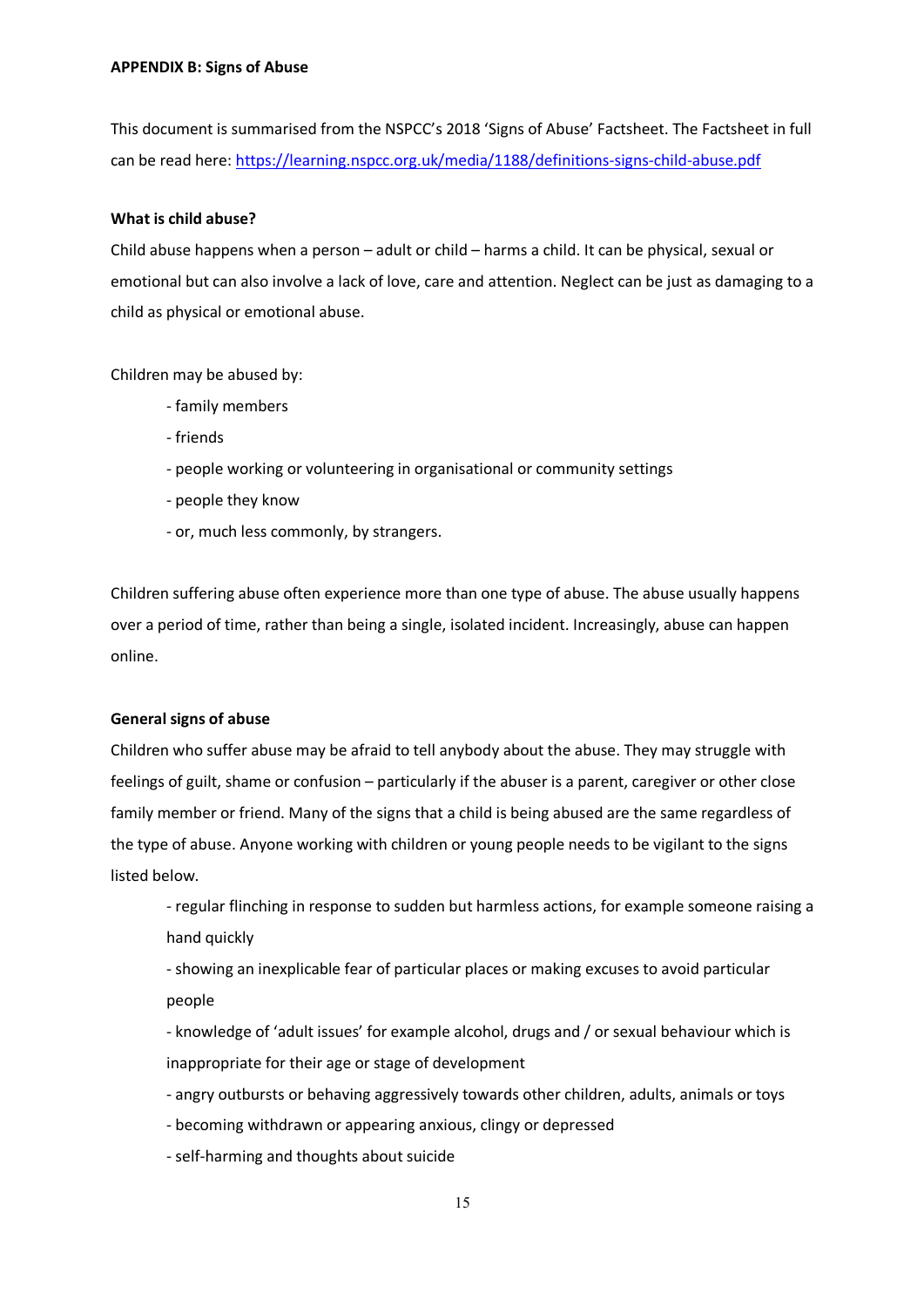- changes in eating habits or developing eating disorders
- regularly experiencing nightmares or sleep problems
- regularly wetting the bed or soiling their clothes
- in older children, risky behaviour such as substance abuse or criminal activity
- running away or regularly going missing from home or care
- not receiving adequate medical attention after injuries.

These signs do not necessarily mean that a child is being abused. There may well be other reasons for changes in a child's behaviour such as a bereavement or relationship problems between parents / carers. In assessing whether signs are related to abuse or not, they need to be considered in the context of the child's development and situation.

#### **Spotting the signs of physical abuse**

Bruising:

- bruises on babies who are not yet crawling or walking
- bruises on the cheeks, ears, pals, arms and feet
- bruises on the back, buttocks, tummy, hips and backs of legs
- multiple bruises in clusters, usually on the upper arms or outer thighs
- bruising which looks like it has been caused by fingers, a hand or an object, like a belt or shoe
- large oval-shaped bite marks

Burns or scalds:

- any burns which have a clear shape of an object, for example cigarette burns
- burns to the backs of hands, feet, legs, genitals or buttocks

Other signs of physical abuse include multiple injuries (such as bruising, fractures) inflicted at different times.

If a child is frequently injured, and if the bruises or injuries are unexplained or the explanation doesn't match the injury, this should be investigated. It's also concerning if there is a delay in seeking medical help for a child who has been injured.

### **Spotting the signs of neglect**

Neglect can be difficult to identify. Isolated signs may not mean that a child is suffering neglect, but multiple and persistent signs over time could indicate a serious problem. Some of these signs include: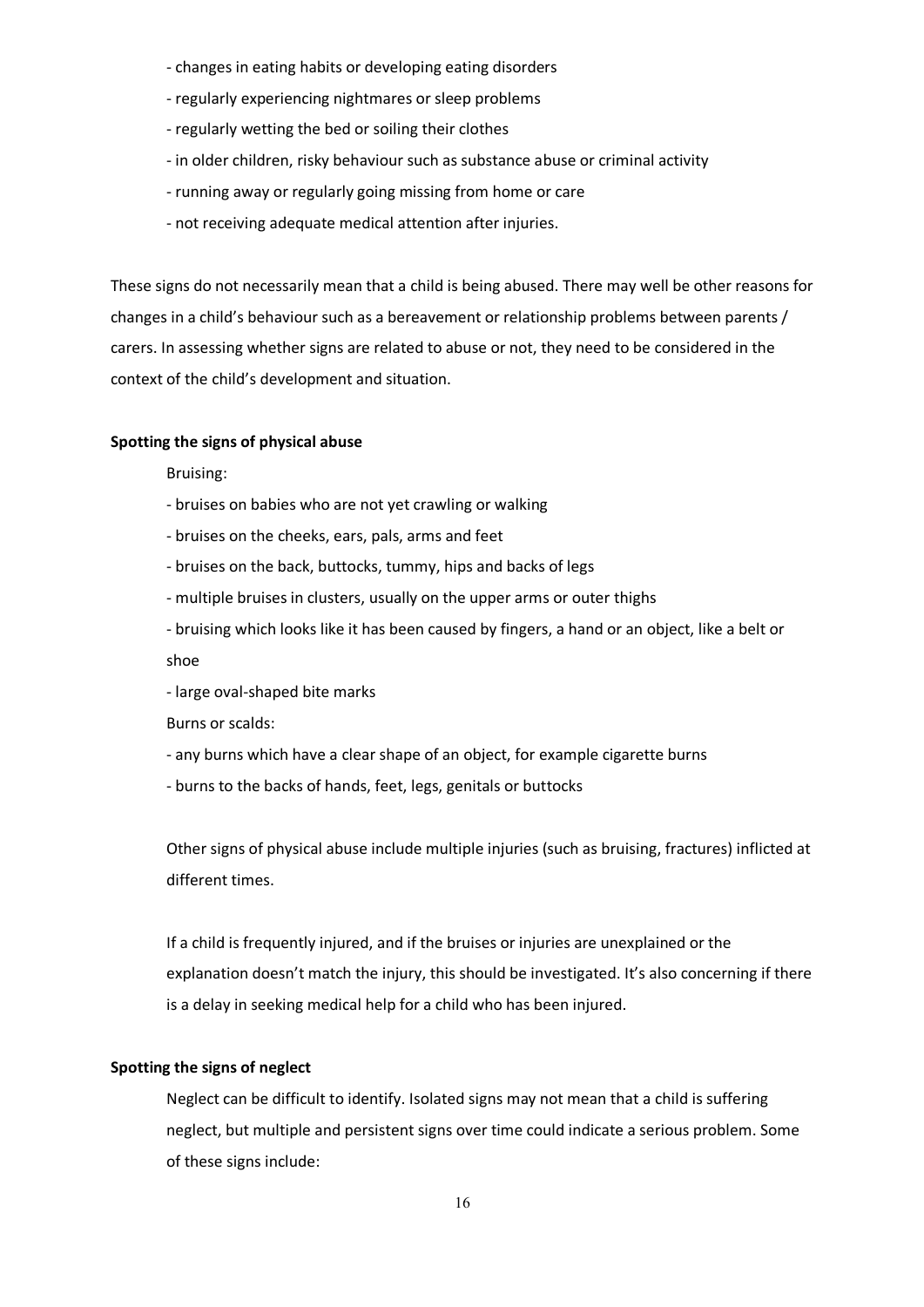- children who appear hungry – they may come to school without lunch money or even try to steal food

- children who appear dirty or smelly and whose clothes are unwashed or inadequate for the weather conditions

- children who are left alone or unsupervised

- children who fail to thrive or who have untreated injuries, health or dental problems
- children with poor language, communication or social skills for their stage of development
- children who live in an unsuitable home environment, for example the house is very dirty and unsafe, perhaps with evidence of substance misuse or violence
- children who have taken on the role of carer for other family members

### **Spotting the signs of sexual abuse**

There may be physical signs that a child has suffered sexual abuse. These include:

- anal or vaginal soreness or itching
- bruising or bleeding near the genital area
- discomfort when walking or sitting down
- an unusual discharge
- sexually transmitted infections
- pregnancy

Changes in the child's mood or behaviour may also cause concern. They may want to avoid spending time with specific people. In particular, the child may show sexual behaviour that is inappropriate for their age. For example:

- they could use sexual language or know things about sex that you wouldn't expect them to
- a child might become sexually active at a young age
- they might be promiscuous

#### **Spotting the signs of emotional abuse**

There aren't usually any obvious physical signs of emotional abuse but you may spot signs in a child's action or emotions. It's important to remember that some children are naturally quiet and self-contained whilst others re more open and affectionate. Mood swings and challenging behaviour are also a normal part of growing up for teenagers and children going through puberty. Be alert to behaviours which appear to be out of character for the individual child or are particularly unusual for their stage of development. Older children may: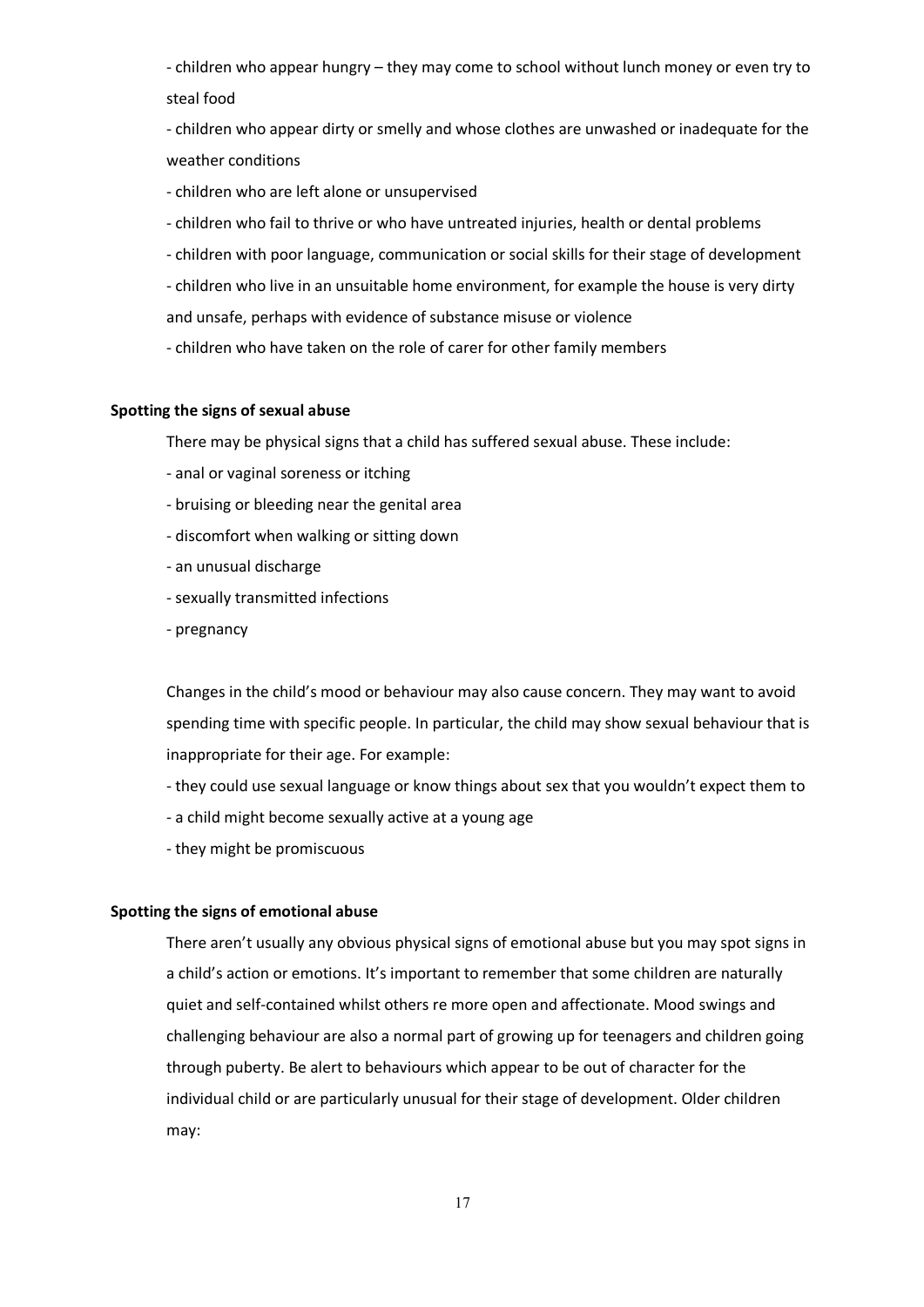- use language, act in a way or know about things that you wouldn't expect for their

age

- struggle to control strong emotions or have extreme outbursts
- seem isolated from their parents
- lack social skills or have few, if any, friends
- fear making mistakes
- fear their parent being approached regarding their behaviour
- self-harm

**This list is not exhaustive. It is important to report all concerns, even if they seem insignificant.**